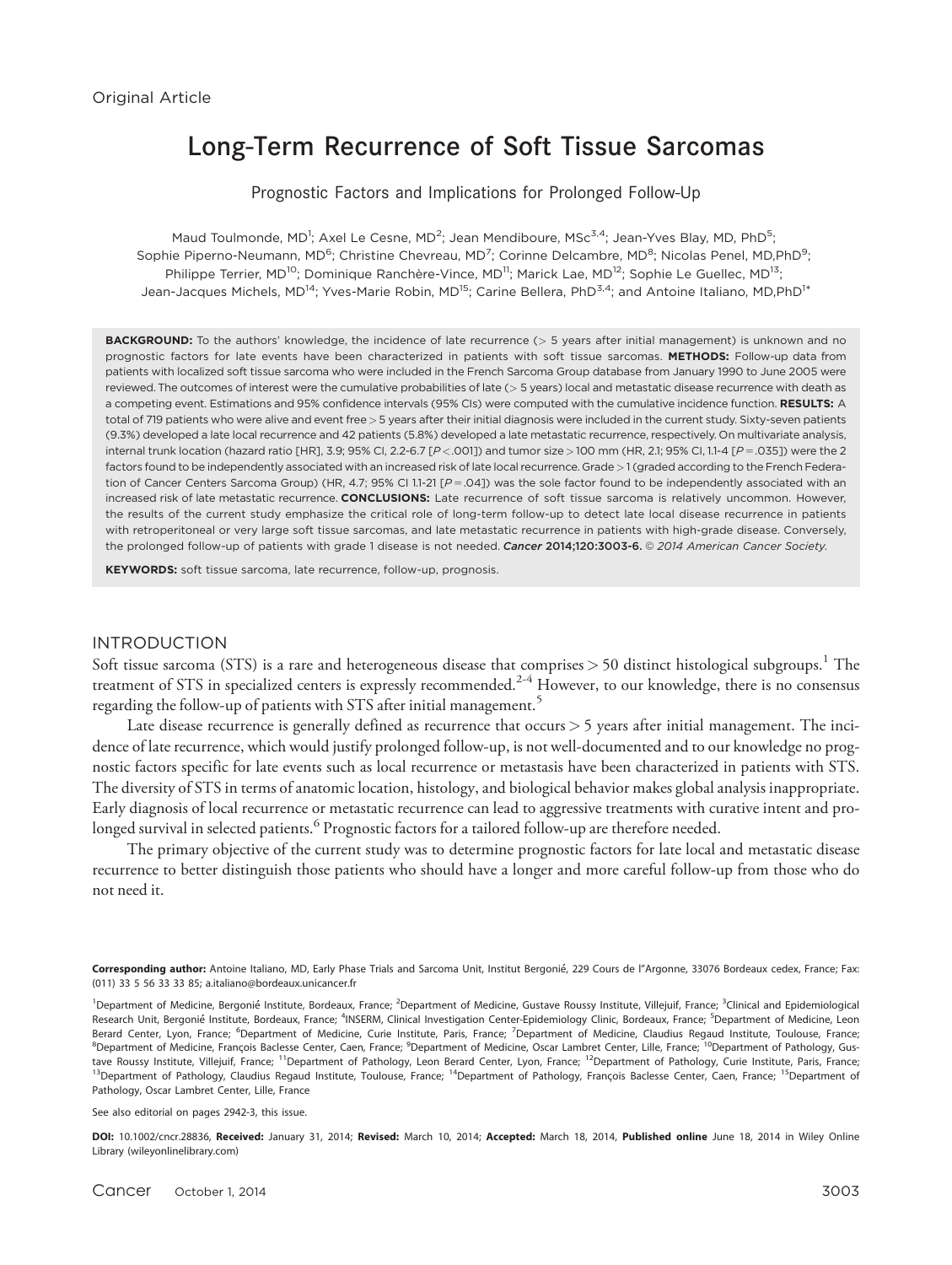|  |  | <b>TABLE 1. Patient Characteristics</b> |
|--|--|-----------------------------------------|
|--|--|-----------------------------------------|

| Characteristic                            | No. of Patients | $\frac{0}{0}$   |  |
|-------------------------------------------|-----------------|-----------------|--|
| Median age (range), y 52 (16-92)          |                 |                 |  |
| Sex                                       |                 |                 |  |
| Male                                      | 352             | 49              |  |
| Female                                    | 367             | 51              |  |
| Location                                  |                 |                 |  |
| Limb                                      | 509             | 70.8            |  |
| Trunk wall                                | 70              | 9.7             |  |
| Head and neck                             | 18              | 2.5             |  |
| Internal trunk                            | 122             | 17              |  |
| Median tumor size (range), mm 80 (10-600) |                 |                 |  |
| Histology                                 |                 |                 |  |
| Liposarcoma                               | 233             | 32.4            |  |
| Well differentiated/dedifferentiated      | 148             | 20.5            |  |
| Myxoid/round cell                         | 66              | 9.2             |  |
| Pleiomorphic                              | 19              | 2.6             |  |
| Undifferentiated sarcoma                  | 184             | 25.6            |  |
| Leiomyosarcoma                            | 81              | 11.3            |  |
| Synovial sarcoma                          | 72              | 10 <sup>1</sup> |  |
| <b>MPNST</b>                              | 25              | 3.5             |  |
| Rhabdomyosarcoma                          | 20              | 2.8             |  |
| Fibrosarcoma                              | 18              | 2.5             |  |
| Other                                     | 86              | 11.9            |  |
| FNCLCC grade                              |                 |                 |  |
| 1                                         | 189             | 26.3            |  |
| $\overline{2}$                            | 265             | 36.9            |  |
| 3                                         | 244             | 33.9            |  |
| Unknown                                   | 21              | 2.9             |  |
| Surgical margins                          |                 |                 |  |
| R <sub>0</sub>                            | 326             | 45.3            |  |
| R1                                        | 129             | 17.9            |  |
| Unknown                                   | 264             | 36.7            |  |
| Radiotherapy                              |                 |                 |  |
| No                                        | 186             | 25.9            |  |
| Neoadjuvant                               | 3               | 0.4             |  |
| Adjuvant                                  | 530             | 73.7            |  |
| Chemotherapy                              |                 |                 |  |
| No                                        | 434             | 60.4            |  |
| Adjuvant                                  | 177             | 24.6            |  |
| Neoadjuvant                               | 108             | 15.0            |  |

Abbreviations: FNCLCC, French Federation of Cancer Centers Sarcoma Group; MPNST, malignant peripheral nerve sheath tumor.

## MATERIALS AND METHODS

The current study was based on data from the French Sarcoma Group database (conticabase.sarcomabcb.org/). Inclusion criteria were 1) a primary diagnosis of localized deep STS after January 1990; 2) macroscopically complete surgery; and 3) complete remission maintained for at least 5 years after initial management.

The outcomes of interest were the cumulative probabilities of late (> 5 years) local and metastatic disease recurrence, respectively, with death as a competing event. In all cases, the histological diagnosis was established according to the World Health Organization Classification of Tumors<sup>1</sup> by an expert pathologist. The histological grade was determined as previously described according to the French Federation of Cancer Centers Sarcoma Group (FNCLCC) grading system.7

### Statistical Analysis

Descriptive statistics were used to show the distribution of variables in the population. We used a proportional hazards model for the subdistribution of competing risks. Estimations and 95% confidence intervals (95%CIs) were computed with the cumulative incidence function. Patients who did not experience the event of interest or death over the course of the study were censored at the time of their last follow-up.

Variables tested in univariate analysis included age, sex, location, size, histology, grade, depth, bone/ neurovascular involvement, surgical margins, adjuvant radiotherapy, and adjuvant chemotherapy. Variables associated with the respective endpoint of interest with a  $P$  value  $<$  .05 were planned to be included in the multivariate analysis.

## RESULTS

A total of 3369 patients with STS underwent macroscopically complete surgery for a localized STS between 1990 and 2009. Among them, 719 patients were free of disease recurrence 5 years after the initial diagnosis and were therefore included in the current study. Their characteristics are described in Table 1.

The median follow-up was 9.1 years (95% CI, 8.7 years-9.8 years). At the time of analysis, 96 patients were dead of any cause. Sixty-seven patients (9.3%) developed a late local disease recurrence whereas 42 patients (5.8%) developed a late metastatic recurrence.

## Prognostic Factors Associated With Late Local **Recurrence**

On univariate analysis, internal trunk location, a liposarcoma histological subtype, tumor size > 100 mm, R1 surgical margins, and lack of adjuvant radiotherapy were found to be significantly associated with an increased risk of late local recurrence (Table 2).

On multivariate analysis, internal trunk location (hazard ratio [HR], 3.9; 95% CI, 2.2-6.7 [ $P < .001$ ]) and tumor size > 100 mm (HR, 2.1; 95% CI, 1.1-4  $[P = .035]$ ) were the 2 factors found to be independently associated with an increased risk of late local disease recurrence.

## Prognostic Factors Associated With Late Metastatic Recurrence

On univariate analysis, leiomyosarcoma histological subtype and grade  $> 1$  were significantly associated with an increased risk of late metastatic recurrence (Table 3).

On multivariate analysis, grade  $> 1$  (HR, 4.7; 95% CI, 1.1-21  $[P = .04]$  was found to be the sole factor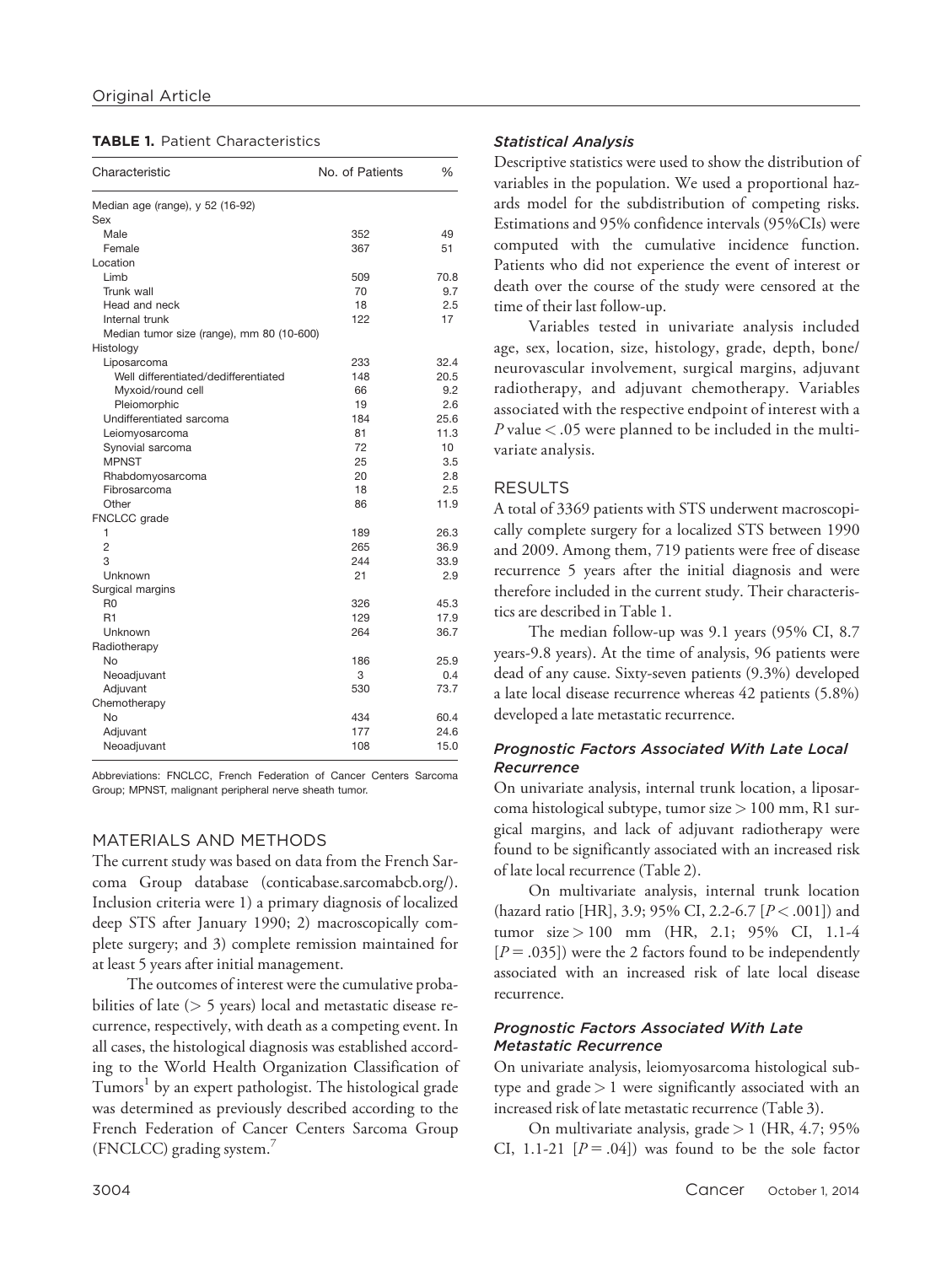|                          | No. of Patients | Events         | $\frac{0}{0}$ | HR (95% CI)         | $\mathsf{P}$ | $\mathsf{P}$ |
|--------------------------|-----------------|----------------|---------------|---------------------|--------------|--------------|
| Location                 |                 |                |               |                     |              |              |
| Limb                     | 509             | 29             | 5.7           | Reference           | .708         |              |
| Trunk wall/head and neck | 88              | $\overline{7}$ | 8.0           | 1.18 (0.50-2.77)    | < .001       | < .0001      |
| Internal trunk           | 122             | 31             | 25.4          | 4.98 (3.01-8.25)    |              |              |
| Histology                |                 |                |               |                     |              |              |
| Liposarcoma              | 233             | 31             | 13.3          | Reference           | .108         |              |
| Leiomyosarcoma           | 81              | 6              | 7.4           | $0.49(0.20-1.17)$   | .045         | .0480        |
| Undifferentiated sarcoma | 184             | 14             | 7.6           | $0.52(0.28-0.99)$   | .024         |              |
| Other                    | 221             | 16             | 7.2           | $0.50(0.27-0.91)$   |              |              |
| Tumor size, mm           |                 |                |               |                     |              |              |
| $51$                     | 195             | 12             | 6.2           | Reference           | .689         |              |
| $51 - 101$               | 246             | 13             | 5.3           | $0.85(0.39-1.88)$   | .009         | .0006        |
| $>100$                   | 249             | 34             | 13.7          | 2.43 (1.25-4.72)    |              |              |
| Unknown                  | 29              | 8              | 27.6          |                     |              |              |
| Surgical margins         |                 |                |               |                     |              |              |
| R <sub>0</sub>           | 326             | 22             | 6.7           | Reference           | .001         | .0005        |
| R <sub>1</sub>           | 129             | 21             | 16.3          | 2.85 (1.56-5.21)    |              |              |
| Unknown                  | 264             | 24             | 9.1           |                     |              |              |
| Radiotherapy             |                 |                |               |                     |              |              |
| No                       | 186             | 25             | 13.4          | Reference           | .004         | .0038        |
| Yes                      | 533             | 42             | 7.9           | $0.48(0.29 - 0.79)$ |              |              |

TABLE 2. Prognostic Factors for Local Disease Recurrence (Univariate Analysis){TC}

Abbreviations: 95% CI, 95% confidence interval; HR, hazard ratio.

| TABLE 3. Prognostic Factors for Metastatic Disease Recurrence (Univariate Analysis) |  |  |  |
|-------------------------------------------------------------------------------------|--|--|--|
|-------------------------------------------------------------------------------------|--|--|--|

|                          | No. of Patients | Events | %    | HR (95% CI)         | P    | P     |
|--------------------------|-----------------|--------|------|---------------------|------|-------|
| Histology                |                 |        |      |                     |      |       |
| Liposarcoma              | 233             | 9      | 3.9  | Reference           | .016 |       |
| Leiomyosarcoma           | 81              | 10     | 12.3 | $3.06(1.23 - 7.61)$ | .280 | .0027 |
| Undifferentiated sarcoma | 184             | 4      | 2.2  | $0.52(0.16-1.69)$   | .059 |       |
| Other                    | 221             | 19     | 8.6  | 2.14 (0.97-4.70)    |      |       |
| FNCLCC grade             |                 |        |      |                     |      |       |
|                          | 189             | 3      | 1.6  | Reference           | .021 |       |
| 2                        | 265             | 3      | 6.8  | 4.21 (1.24-14.3)    | .016 | .0253 |
| 3                        | 244             | 18     | 7.4  | 4.54 (1.33-15.5)    |      |       |
| Unknown                  | 21              | 18     | 14.3 |                     |      |       |

Abbreviations: 95% CI, 95% confidence interval; FNCLCC, French Federation of Cancer Centers Sarcoma Group; HR, hazard ratio.

independently associated with an increased risk of late metastatic disease recurrence.

#### **DISCUSSION**

The results of the current study demonstrate that late disease recurrence among patients with STS is relatively uncommon. By distinguishing local recurrence from metastatic recurrence in the current analysis, we found that each pattern of recurrence occurs preferentially in distinct subtypes of STS and that they are quite different in terms of prognostic factors.

Late local recurrence occurred in 25% of patients with internal trunk sarcoma and 14% of patients with a tumor size > 100 mm. Retroperitoneal sarcomas share both negative prognostic features for local recurrence. More specifically, retroperitoneal liposarcomas, especially when well differentiated, can have a very indolent course interspersed with iterative recurrences. Indeed, a recent work from our group demonstrated that the local recurrence-free survival of patients with retroperitoneal well-differentiated and dedifferentiated liposarcomas is divided by 2 between 5 years and 10 years.<sup>2</sup> Therefore, a tailored long and regular follow-up appears justified for these patients.

Although the majority of metastatic recurrences occur within 2 years from the time of the initial diagnosis, the data from the current study indicate that 1 in 14 patients with high-grade STS who was free of recurrence at 5 years developed a late metastatic recurrence. One mechanism that could explain the late recurrence of high